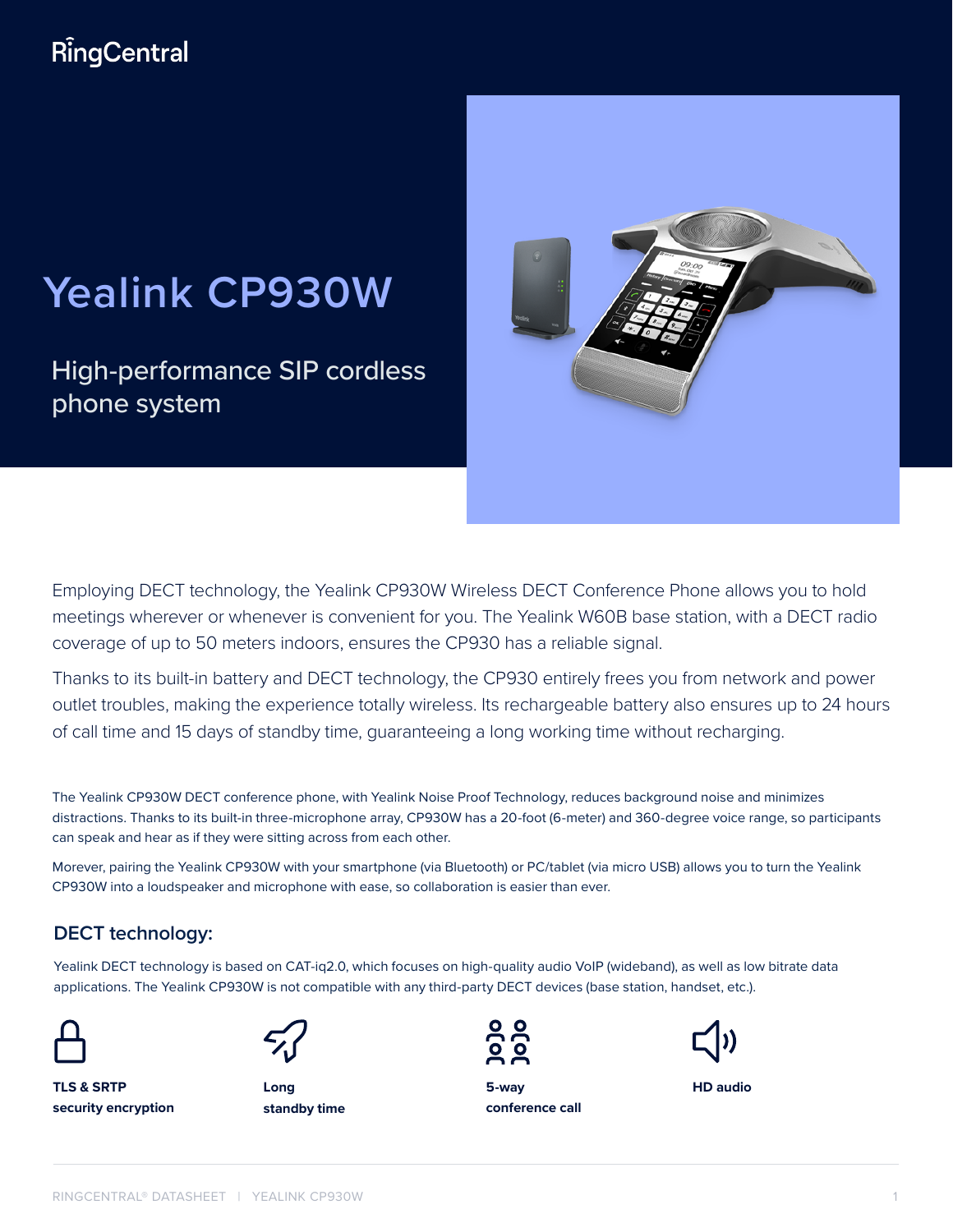## **Key features and benefits**

#### **CP930W:**

- Built-in battery
- Up to 24-hour talk time
- Up to 15-day standby time
- Less than 4 hours charging time
- Optima HD voice, full duplex technology
- 20-foot (6-meter) and 360-degree microphone pickup range
- 5-way conference call
- Upgrade over the air

## **Specifications**

#### **Phone features**

- Up to 5 repeaters per base station (RT20/RT20U)
- Up to 6 repeaters per base station (RT30)
- Paging, intercom, dial plan
- Call hold, call transfer, 5-way conference (CP930W only)
- Switching between calls
- Call waiting, mute, silence, DND
- Caller ID with name and number
- Anonymous call, Anonymous call rejection
- Call forward (always/busy/no answer)
- Speed dial, voicemail, redial
- Message Waiting Indication (MWI)
- Music on hold (server-based)
- Local phonebook for up to 800 entries (store in the base, 100 entries in each handset)
- Remote phonebook/LDAP
- Phonebook search/import/export
- Call history (all/missed/placed/received)
- Direct IP call without SIP proxy
- Reset to factory, reboot
- Keypad lock, emergency call

#### **Management**

- Auto-provision via TFTP/FTP/HTTP/HTTPS/RPS
- Auto-provision with PnP
- Handset upgrade: OTA (Over-The-Air)/USB port
- Configuration: browser/phone/auto-provision
- Trace package and system log export

#### **Audio features**

- Full-duplex speakerphone
- Receiver volume control
- Ringer volume control
- Multiple advisory tones
- Acoustic warning for low battery status
- DTMF
- Wideband codec: Opus, AMR-WB (optional), G.722
- Narrowband codec: PCMU, PCMA, G.726, G.729, G.729A, iLBC
- VAD, CNG, AGC, PLC, AJB
- Support VQ-RTCPXR (RFC6035), RTCP-XR

#### **Network features**

- SIP v1 (RFC2543), v2 (RFC3261)
- SNTP/NTP
- VLAN (802.1Q and 802.1P)
- 802.1x, LLDP, PPPoE
- STUN Client (NAT Traversal)
- UDP/TCP/TLS
- IP assignment: static/DHCP
- Support outbound proxy server backup

#### **Security**

- Open VPN
- Transport Layer Security (TLS)
- HTTPS (server/client), SRTP (RFC3711)
- Digest authentication
- Secure configuration file via AES encryption
- Support SHA256/SHA512/SHA384